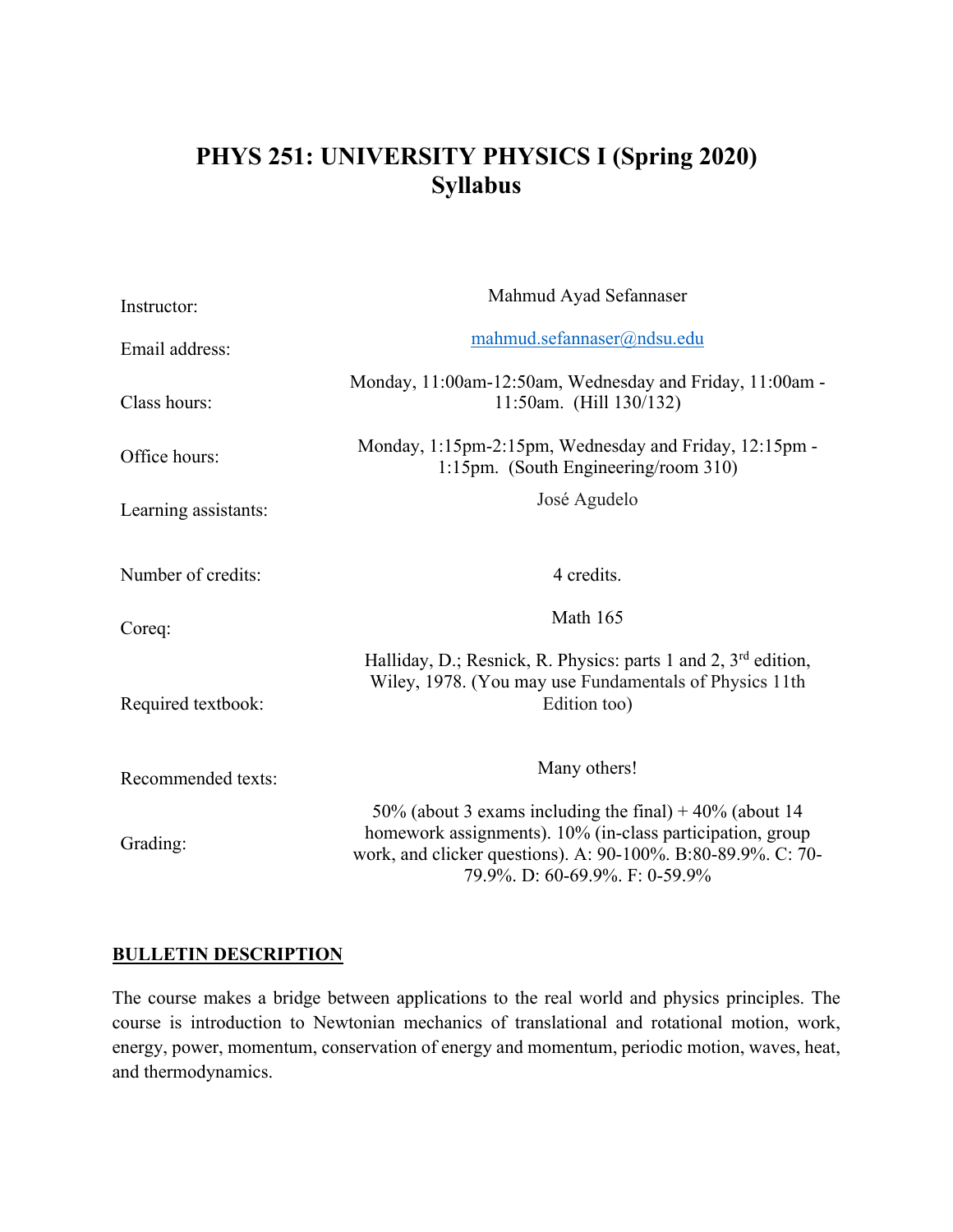#### **COURSE OBJECTIVES**

The main goal of this course is to enhance the student ability to understand the basic physical principles. Also, to help the student to be familiar with physics problem that he/she might face in their academic study. In addition, the student after taking this course should be able to explain basic concepts in physics.

## **BACKGROUND**

The student should be familiar with algebra, integral, derivative, and high school physics.

## **TOPICS**

In this course we will discuss the following textbook chapters:

| Chapter1:                                       | Measurement                                                     |  |
|-------------------------------------------------|-----------------------------------------------------------------|--|
| Chapter2:                                       | Vectors                                                         |  |
| Chapter3:                                       | Motion in one dimension                                         |  |
| Chapter4:                                       | Motion in a plane                                               |  |
| <b>EXAM-I</b> / Monday 2-24-2020 [Class time]   |                                                                 |  |
| Chapter5:                                       | Particle dynamics I                                             |  |
| Chapter <sub>6</sub> :                          | Particle dynamics II                                            |  |
| Chapter7:                                       | Work and energy                                                 |  |
| Chapter8:                                       | Conservation of energy                                          |  |
| EXAM-II / Monday 3-30-2020 [Class time]         |                                                                 |  |
| Chapter9:                                       | Conservation of momentum                                        |  |
| Chapter12:                                      | Rotational dynamics                                             |  |
| $Chapter 13$ :                                  | Rotational dynamics II and the conservation of angular momentum |  |
| Chapter15:                                      | Oscillations                                                    |  |
| EXAM-III / Monday 4-27-2020 [Class time]        |                                                                 |  |
| Chapter 19:                                     | Waves in elastic media                                          |  |
|                                                 | Chapter 22:   Heat and the first law of thermodynamics          |  |
| FINAL EXAM / Thursday 5-14-2020 [08:00-10:00am] |                                                                 |  |

# **LECTURE FORMAT**

The class will be in the form of traditional lectures that are associated with polling questions and problems. Students will be asked to vote and choose the correct answer from a multibit-choice question. You are free to use a whiteboard and calculator if needed. TurningPoint technology will be used to receive the class answers through clickers. Students can use either a TurningPoint device or app to respond to the polling questions during the session.

Consequently, students are encouraged to visit the Bookstore to have either a TurningPoint device or app. The students are encouraged to discuss with each other the possibilities of solving the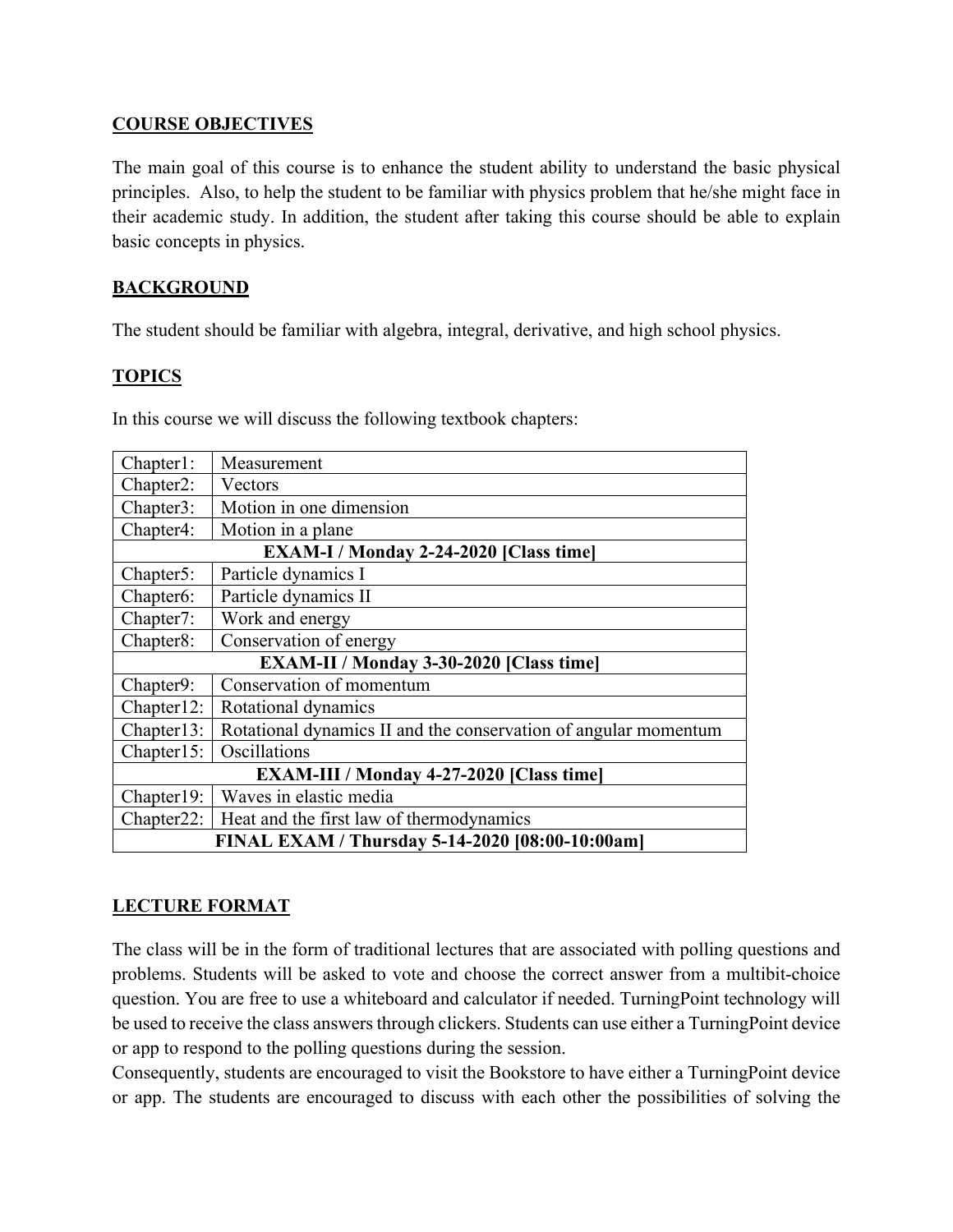clicker question. Also, both the instructor and the LA will be willing to answer students' inquiries. Students are advised to participate and answer the questions with his/her understanding. Out of the class, all the lecture material and the textbook reading should be understood to help students to be familiar with the next lecture.

## **HOMEWORK**

You will have 14 homework assignments during the whole semester. Each homework assigned is worth 100 points and the total for 14 assignments is  $(14x100=1400)$  points). The total homework points represent 40% from the total course grade. You will have one homework with 6 problems every week. It is recommended to start doing the homework. The homework will be assigned via LON-CAPA. Also, feel free to email me to discuss any difficulty that you might face with the homework.

# **EXAMS**

There are three midterm exams, 100 points for each. The midterm exam will cover the material since the last exam. Also, there is one comprehensive exam (final) that covers the whole 14 chapters. Your lowest exam of the three midterm exams will be drooped, yet not the final exam. 200 points from midterm exams and 200 points from comprehensive exam represent 50% out of the total grade. All the exams will be in the form of multiple-choice problems and you are not allowed to bring your lecture notes (**No open lecture notes**). During the exams you will be allowed to bring both pencil and scientific calculator. However, using either cell phones or laptop computers is not permitted during the exam.

# **ATTENDANCE**

According to NDSU Policy 333 (www.ndsu.edu/fileadmin/policy/333.pdf), attendance in classes is expected. Veterans and student service members with special circumstances or who are activated are encouraged to notify the instructor as soon as possible and are encouraged to provide Activation Orders.

#### **AMERICANS WITH DISABILITIES ACT FOR STUDENTS WITH SPECIAL NEEDS**

Any students with disabilities or other special needs, who need special accommodations in this course, are invited to share these concerns or requests with the instructor and contact the Disability Services Office (www.ndsu.edu/disabilityservices) as soon as possible.

#### **ACADEMIC HONESTY**

The academic community is operated on the basis of honesty, integrity, and fair play. NDSU Policy 335: Code of Academic Responsibility and Conduct applies to cases in which cheating, plagiarism, or other academic misconduct have occurred in an instructional context. Students found guilty of